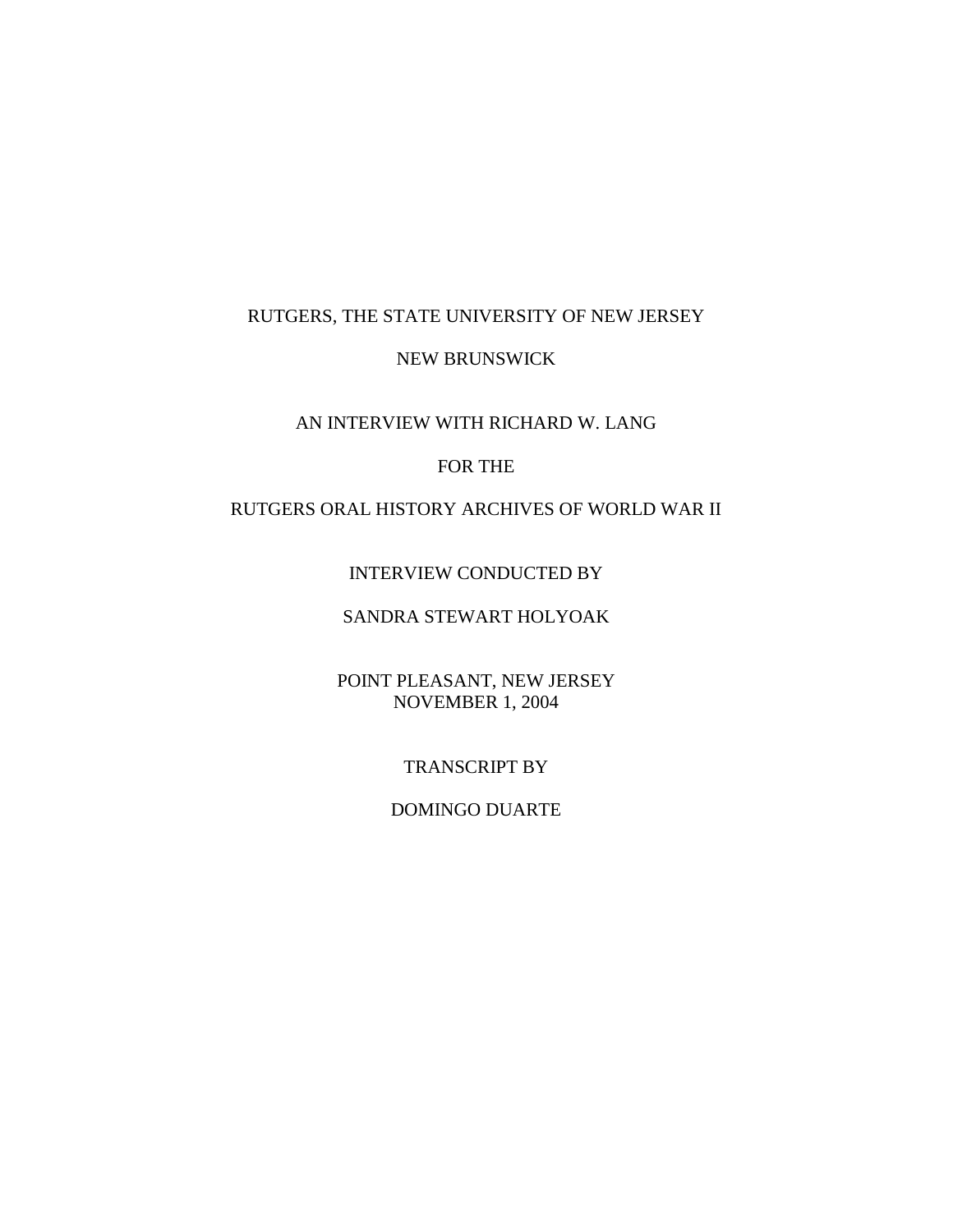Sandra Stewart Holyoak: This begins an interview on November 1, 2004, with Dr. Richard W. Lang in Point Pleasant, New Jersey, with Sandra Stewart Holyoak. Dr. Lang, I would like to thank you for taking time today to talk with me. To begin, where and when were you born?

Richard Lang: I was born in Plainfield, New Jersey, on 8/21/22.

SH: Could you tell me a little bit about your father? Where was he from? What do you know of his background?

RL: Yes, my father came from Hungary. He was a textile engineer. He was sent to this country by the Hungarian government to learn our textile method and, after spending a year in the United States, he went back home, and then, immigrated to the United States.

SH: How old was he when he came to the United States?

RL: Nineteen.

SH: Wow. That was pretty impressive, for him to do something like that at his age, right? Did he ever talk about the trip at all? Did he come over alone?

RL: Yes, he did come alone. No, we never really discussed the trip. When he went back, he had to put in his two years of service in the Hungarian Army. After his service is when he immigrated to this country.

SH: He came here before World War I.

RL: Oh, yes.

SH: What did he do when he came here?

RL: He was sent to a textile mill in Passaic, New Jersey. I don't know the name of the mill; that's where he spent his year learning American methods of textile production. They were production mills. In those days, it was silk. There were no artificial fibers.

SH: Did he then continue in that same mill after he immigrated?

RL: No, he didn't. He obtained a job with … Jersey Silk Mills in North Plainfield, New Jersey. They had about four hundred looms, which is, I guess, an average sized mill for this section of the country. He was the superintendent of the mill and ran the mill until it dissolved during the Great Depression. … The production of artificial fibers put the silk industry pretty much at a disadvantage.

SH: Did he bring any of his family members with him when he immigrated?

RL: No, he was single and came by himself.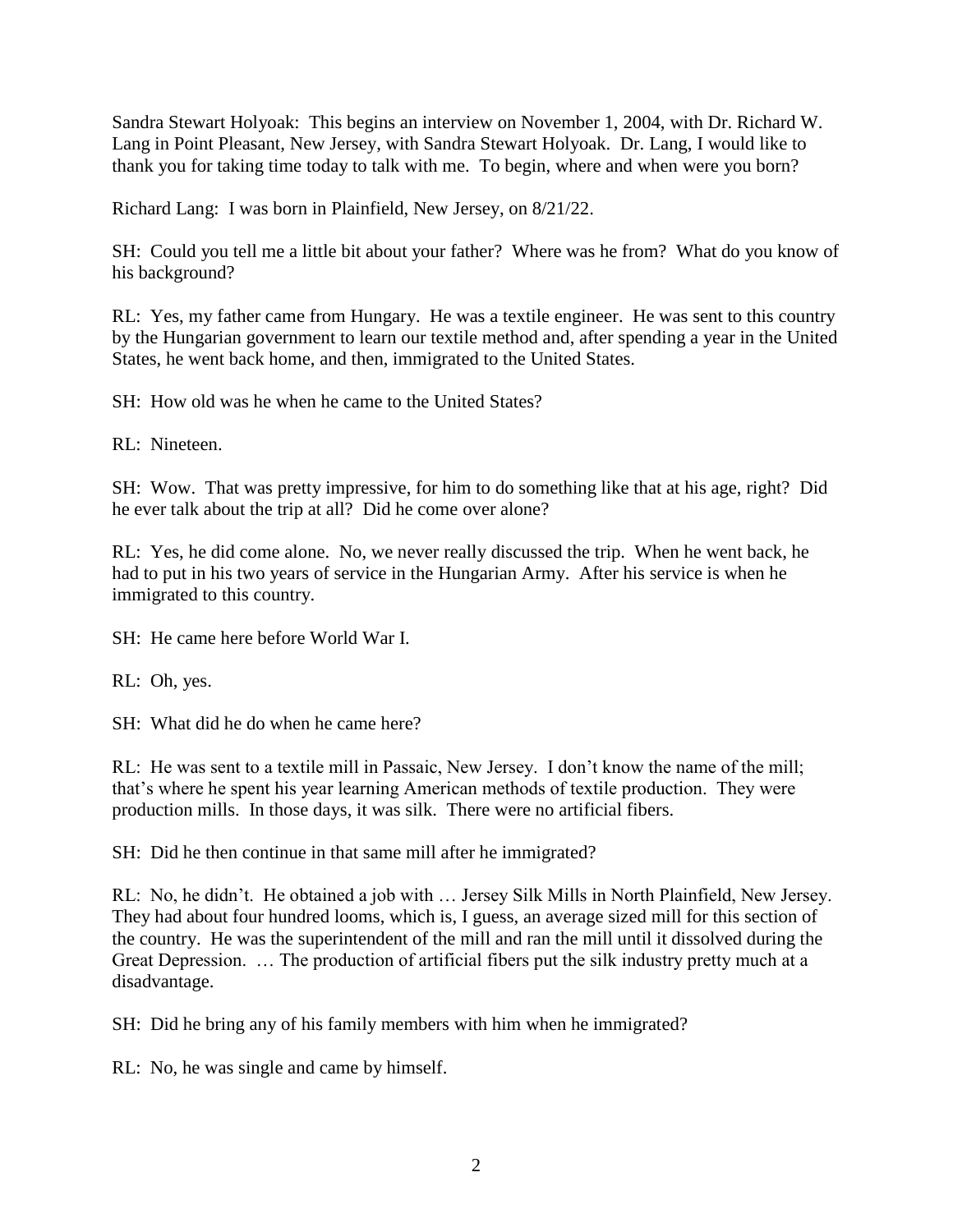SH: Did the rest of the family remain in Hungary?

RL: One brother went to England and another went to Germany.

SH: Could you tell me about your mother?

RL: Yes, my mother was born in Raritan, New Jersey. I don't really know too much about her family background. Her mother or my grandmother lived with us for many years.

SH: Did she have an extended family?

RL: No. Excuse me, [my] mistake, she had one sister.

SH: Did they ever tell you how they met?

RL: No.

SH: Do you know when they married?

RL: I don't remember. I didn't know.

SH: Do you have any siblings and, if so, where do you fit in?

RL: Yes, I have two children. I have a son who is fifty-four, who lives in Westfield, New Jersey, and I have a daughter who is fifty-one, who lives in Ithaca, New York.

SH: What about your brothers and sisters?

RL: Yes. I had two brothers who died during the flu epidemic in 1918. Of course, that was before I was born. … Then, my mother had myself, and then, she had my sister and my brother. So, actually, after the death of the two boys, there were three children in the family.

SH: Then, you wound up being the oldest within the household. Where did you grow up and go to school?

RL: Well, I grew up in Plainfield, New Jersey, where I was born. I went to the Maxon Grammar School and the Plainfield High School and, from there, I went to Rutgers.

SH: What were your earliest memories as a young man? What were some of the activities that you found interesting in Plainfield?

RL: Well, Plainfield was quite a very special town in the old days. Of course, it's changed tremendously now. The thing that I was particularly interested [in] is, we lived close to the wooded area and I was very interested in the outdoors and we, of course, played the usual softball, football and hardball. We skated in the wintertime. We played cops and robbers and kick the can, hide-and-go-seek and all the things that children don't even know about today. Of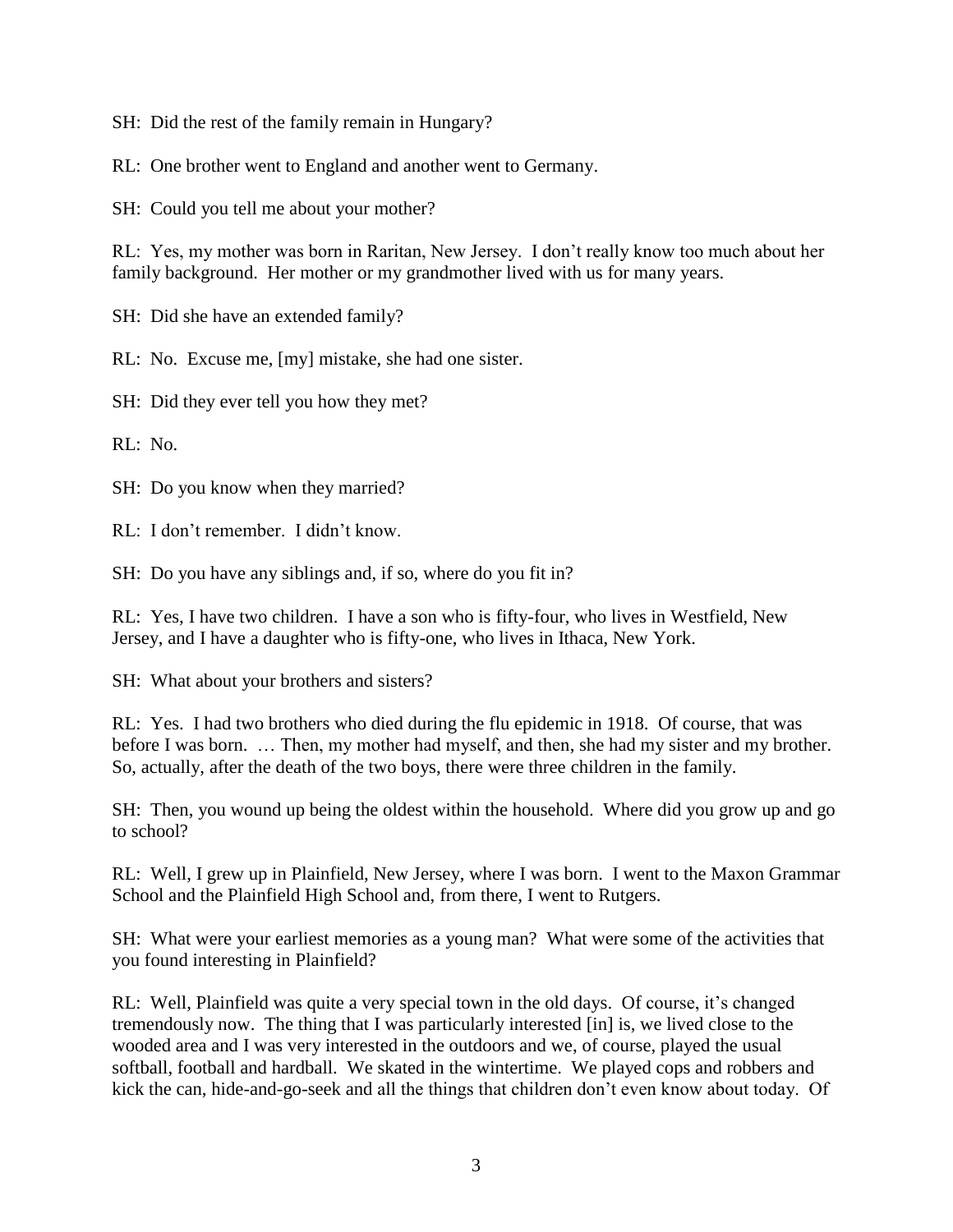course, there weren't any television sets and that type of thing. So, you spent your time finding your own activities to participate in.

SH: Was the neighborhood mixed ethnically?

RL: No, not at all. In those days, in Plainfield, it was strictly a white town, except a small area of Negroes who were imported from the South to serve as servants in the big homes. … Of course, that area kept increasing in numbers, but not in size, and, eventually, I think it was [in] 1968, there was a riot in Plainfield, which was a horrible thing. In fact, a policeman was killed, was beaten to death.

SH: I have heard of that. As a young man, did your father teach you to speak any Hungarian?

RL: No, just English [was] spoken at home.

SH: When did you know that you wanted to go to college?

RL: My father's best friend was a physician and anytime that he would come to the house, especially to see my brothers and myself, I'd spend half the time going through his doctor's bag, take things out and put them back again, that type of thing. So, I've always been interested in medicine and decided, at [a] very early age, probably around six or seven, I'd like to be a doctor.

SH: What do you remember about the Great Depression? You spoke earlier about its effect on the mill where your father worked.

RL: Well, … in 1928, I was only six years of age. I can remember overhearing my mother and father speaking, at times, about the difficulty of paying their bills. I can remember, once, the banker came to our house. We lived in a big house in this estate section of Plainfield. He just begged my father to pay the low interest and forget the principal on the mortgage. We always had clothes and such. So, as far as I was concerned, the Depression had no effect upon me. The mill closed at that time and my father went [in]to other lines of work. We always ate well and we always had everything that I wanted. Looking back, … I'm sure my parents sacrificed a lot, which we didn't realize at that time.

SH: Do you know what other jobs your father found?

RJ: My father became a salesman for an engineering company. After several years of that, he went back to [working as] superintendent of a silk mill in Paterson, which lasted, probably, five or six years, and then, he retired, because of age, basically.

SH: How far behind you in age are your brother and sister?

RL: My brother is seventeen months younger. I made a mistake, excuse me; my sister is eightyfive. She is older than I am. My brother is a year-and-a-half younger, so, he's about eighty-one.

SH: Were you a close threesome?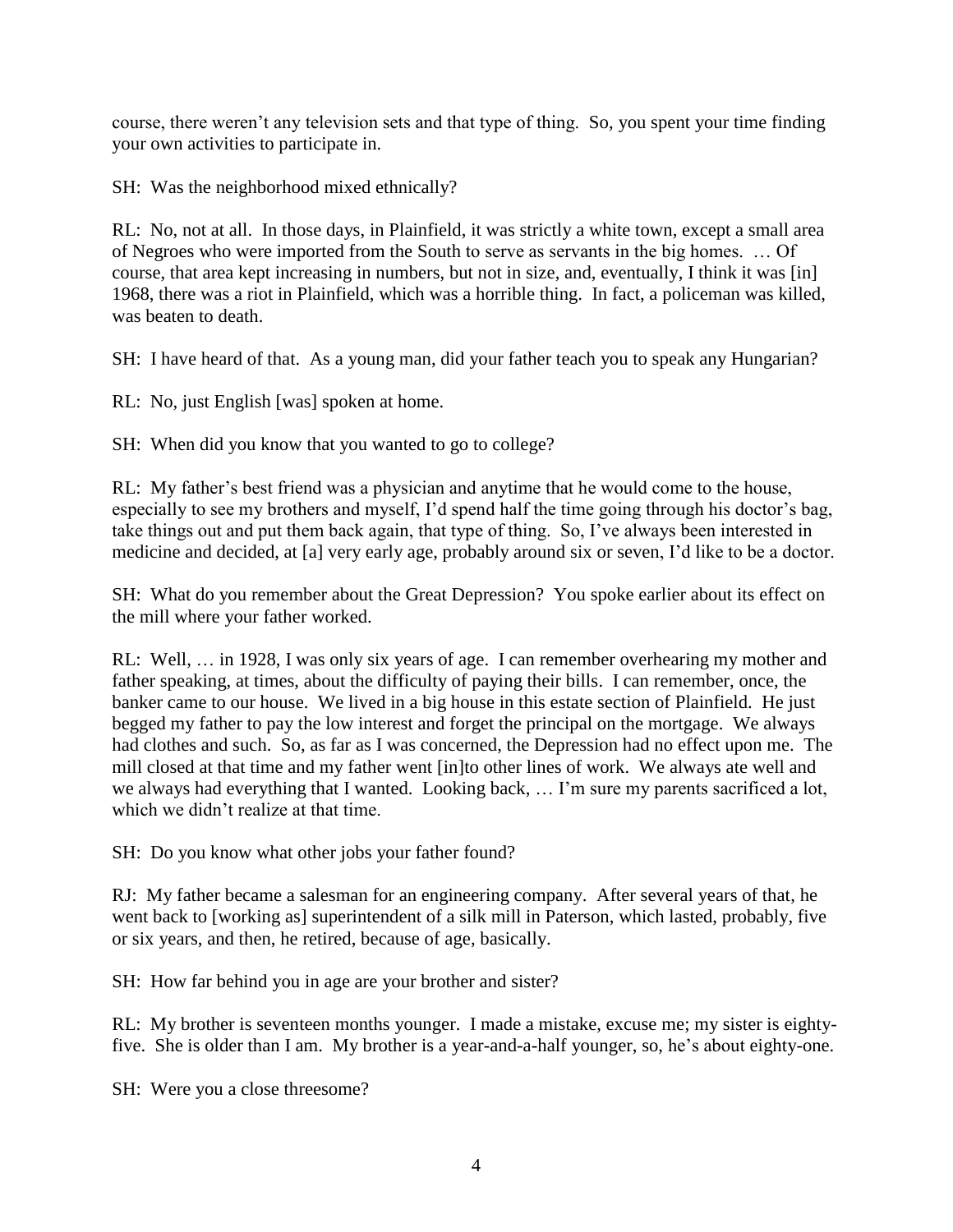RL: Yes, we were very close.

SH: The two boys are very close together.

RL: Yes, we are very close.

SH: Did you go out playing together?

RL: Not as much playing together, because [there was] almost two years difference in age and, when you're five, six, seven and eight, it makes quite a difference. In those days, we did not play as much together.

SH: Sitting around the dining room table, what were your conversations about?

RL: The conversations were basically about what we were doing, what we expected to do [and] where we hoped to go. ... It's simple; we did simple things in those days. My mother would pack a lunch and we'd go off into the wooded areas. A lot of times, we'd drive to areas in Pennsylvania and have a picnic lunch. … It was always by a stream, where you could go swimming in the stream and that type of thing.

SH: Did you take any vacations or trips?

RL: Yes, we used … to go to Maine, Wilton, Maine, in the summertime and it was on a great lake and there was great fishing, swimming, canoeing, the usual things and tramping through the woods.

SH: Did you take friends along or was it just family?

RL: No, just family.

SH: Was your father able to go at that time?

RL: Yes, he was able to go. Interesting enough, my mother's sister died in childbirth; she had a little girl. My mother took the little girl in and she lived with us all her life, and … was as much to me a sister as my natural born sister.

SH: How old was she? Where did she fit in?

RL: She was about six years older than my sister.

SH: That was very kind of your parents.

RL: She was a great gal.

SH: How important was the church in your life? Were you involved?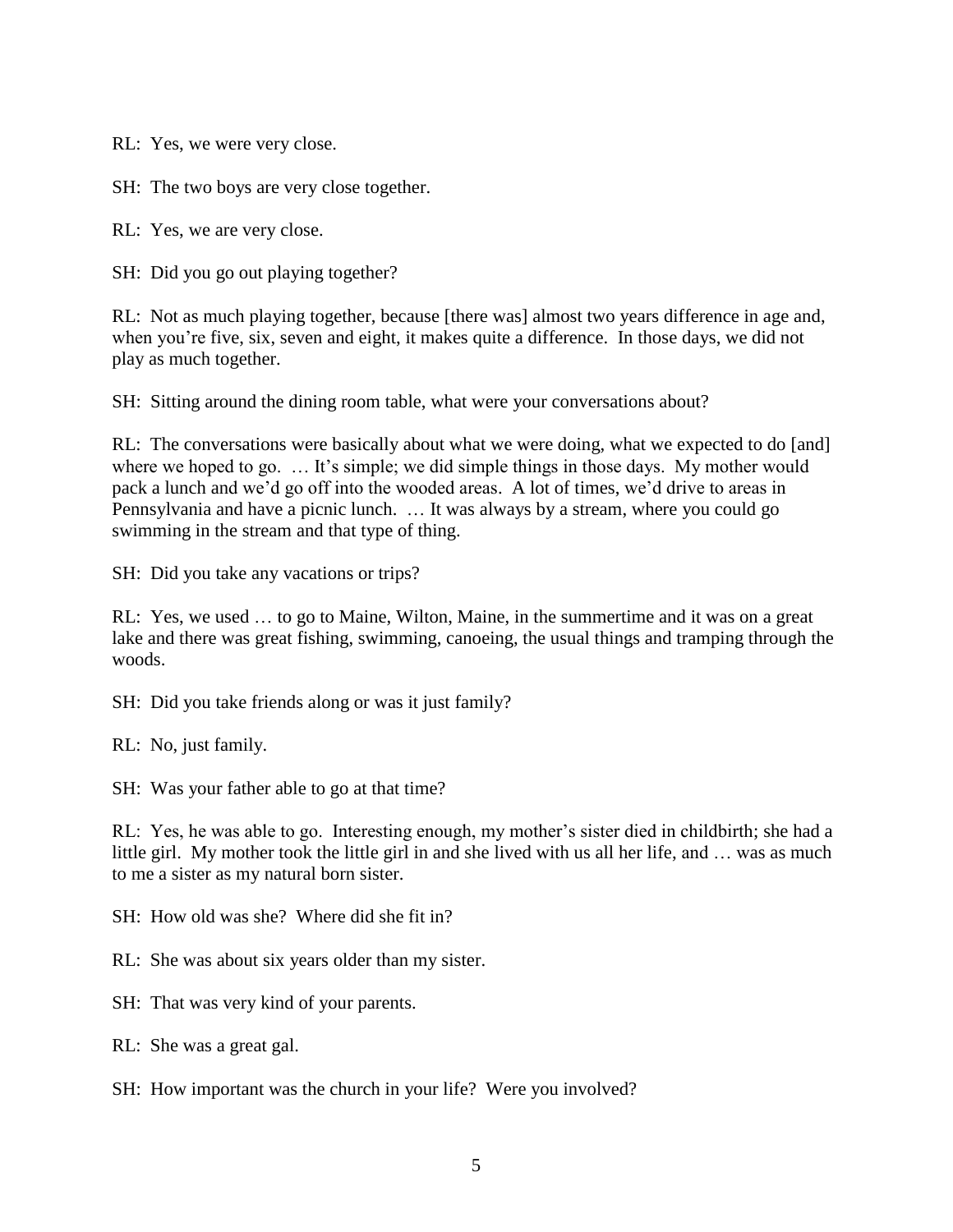RL: My life [with the church] was not very important at all. It was important to my mother, not very important to my father. …

SH: What about politics? Did you discuss politics at the table?

RL: Not very often, but I knew my mother was a Democrat [and] my father was a Republican; … [this] led to disagreements at times.

SH: What were their thoughts on Franklin Roosevelt, the New Deal and his attempts to pull the country out of the Depression? Were those discussed?

RL: That's part of the discussions. Of course, my mother thought he was the savior for this country and my father was not so sure and felt that such a liberal would be a real problem in this country.

SH: When you were in high school or younger, were there activities, such as Scouting, that you were involved with?

RL: Yes, I was in the Boy Scouts and attained the rank of Life Scout. I would have gone on further, but I went to high school and sort of became interested in girls and had no time for Scouting any longer.

SH: You spoke about having a very early interest in medicine. Were you able to do anything in high school that pointed you in that direction?

RL: I just took the pre-med course [s]. I was a member of the Biology Club. I was very interested in gymnastics. I tried out for the swimming team, but I never made it. We had a leader's club at the YMCA in Plainfield, which was run by a physician who had graduated from Springfield College, which is a physical education college. … He had started a junior leader's program there, which was a national program, and I was very involved in gymnastics. So, four afternoons a week, we would go to the Y and practice our gymnastic routines, and then, every year, we'd have a big affair where we show our skills and have dances and that type of thing.

SH: Were you involved in anything other than the Biology Club in high school?

RL: No.

SH: Why did you pick Rutgers?

RL: Well, I picked Rutgers, at that time, because, financially, things were pretty difficult and I took the exam for the scholarship and was awarded the scholarship.

SH: Good. Many people that we have interviewed have mentioned how important the State Scholarship was.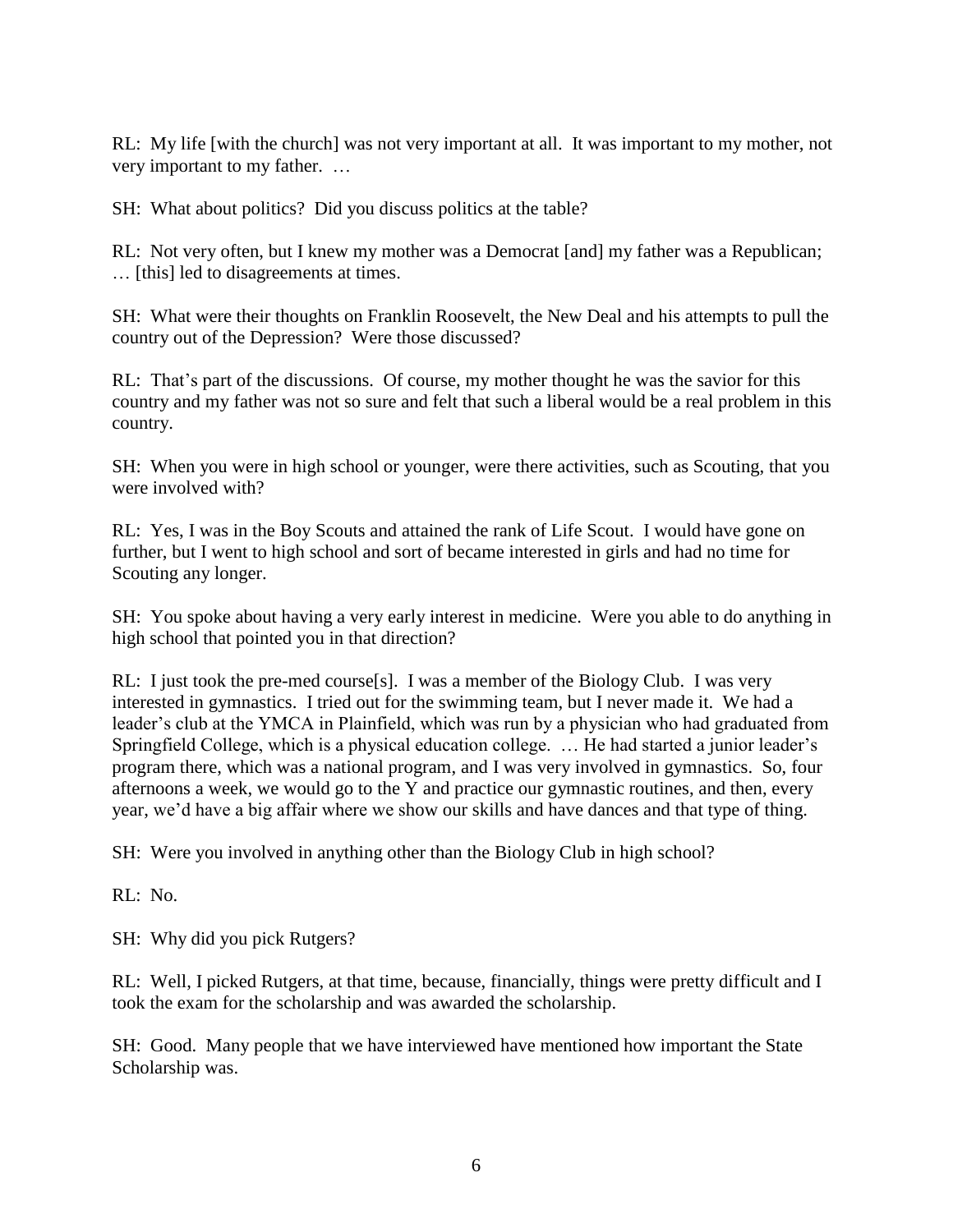RL: That was very important.

SH: Did you come to Rutgers beforehand. Were you interviewed? Did you come down on a tour? Was anyone from your school, their older brothers or someone else involved at Rutgers?

RL: No, never did.

SH: You just came down the first day.

RL: Yes.

SH: Where were you housed for the first year?

RL: I commuted back and forth.

SH: You drove yourself.

RL: Yes, I did that for three years.

SH: Were you involved in any other activities on campus?

RL: No.

SH: You went right into the sciences, the pre-med program.

RL: The reason I didn't become involved was that, on weekends, I worked delivering milk on a milk truck and that was a Saturday and Sunday job. I started with rowing and had to drop it, because of [that]. I wasn't very good at it, either, and I couldn't get involved on weekends.

SH: Had you worked at the same job in the summers in high school?

RL: I worked at the same job. There was a farmer that had a farm in Scotch Plains, New Jersey, and he had his own Jersey milk cows. … He would farm his land, … grow his feed. … He had his own milk house and, finally, turned it into a pasteurizing plant. Originally, milk in New Jersey was raw milk, and then, of course, the State passed the law of pasteurization. … I used to work summers and weekends on [the] farm. In the summertime, I would drive the milk truck. I did that seven days a week.

SH: When you came to Rutgers as a freshman, were you part of any initiations by the sophomore class?

RL: No.

SH: Were you part of the mandatory ROTC?

RL: Yes, for two years. I wasn't particularly interested in it.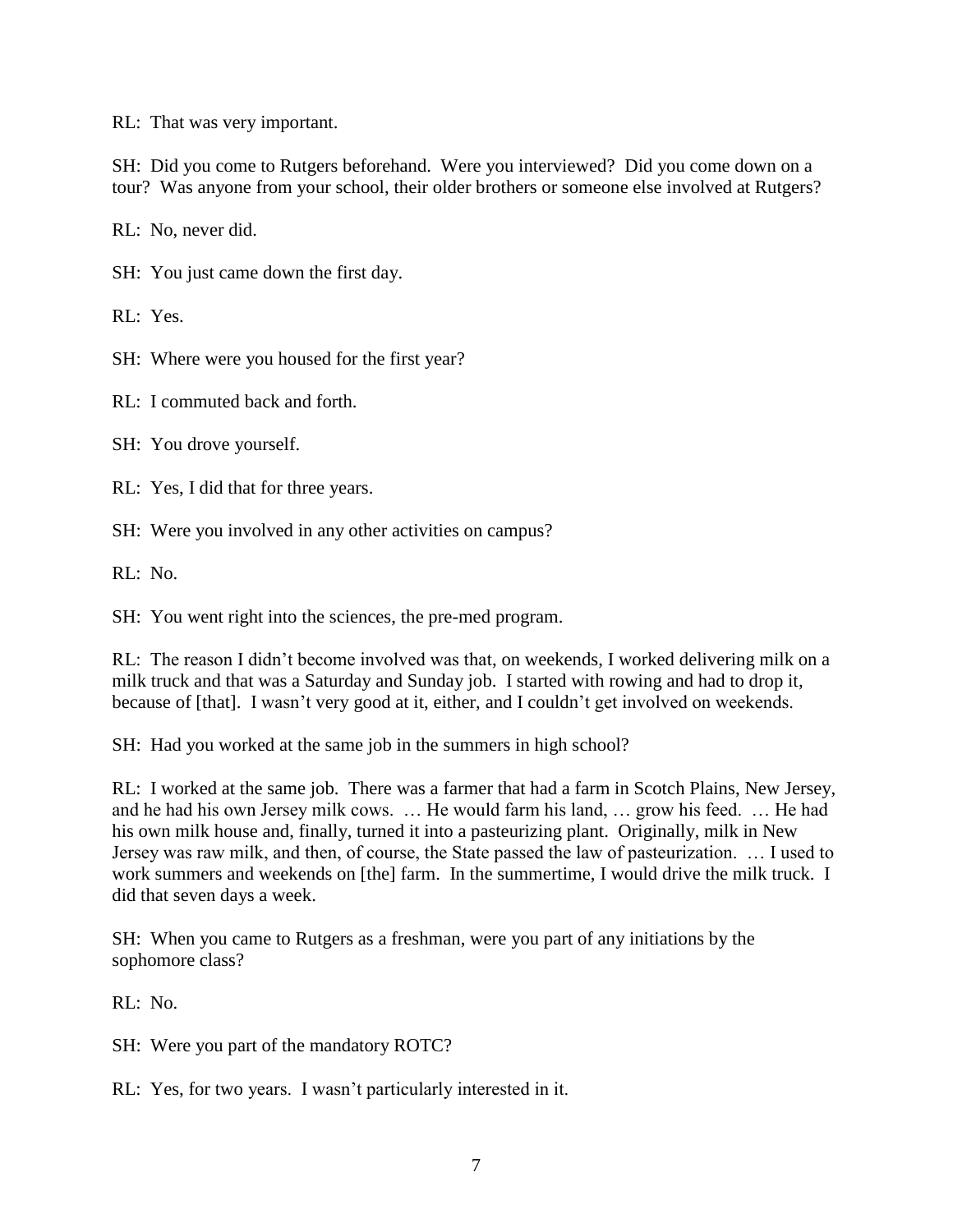SH: Were commuter students exempt from mandatory chapel?

RL: Yes.

SH: I know that was also a place where they disseminated information and bulletins.

RL: Yes.

SH: Can you tell me what you remember about the bombing of Pearl Harbor?

RL: I remember, we were all listening to the radio, December 7, 1941, and heard the news of the bombing of Pearl Harbor. I couldn't believe it. We weren't quite sure where Pearl Harbor was at first, until they started to explain that it was in the Hawaiian Islands.

SH: As an incoming freshman in 1940, Hitler had already taken over Poland. With your family's Hungarian background, how aware were you of what was going on? Was your father in communication with family members?

RL: Yes, my father had a brother in Hungary, a brother in Germany and a brother in England.

SH: Was he hearing from them?

RL: Yes, they were in touch regularly. My dad used to take trips to Europe to see his mother and he'd stop in England and Germany and see his brothers.

SH: When he came back, did he talk about things? You came to college in 1940, but were there conversations about what was going on in Europe?

RL: His trips stopped before 1940, before the war.

SH: There was really no insight.

RL: I never really heard any insights. …

SH: When you came back to campus that Monday, after the bombing on Sunday, what was the reaction of the students that you saw?

RL: Well, everybody was very excited and riled up, not quite knowing just what to do. … Some would say, "I think I'm going to enlist right away," and others would say, "Well, I'll wait," but it kind of quieted down right away, as I remember.

SH: Do you remember hearing President Clothier address the group and make that suggestion?

RL: No. I don't remember that.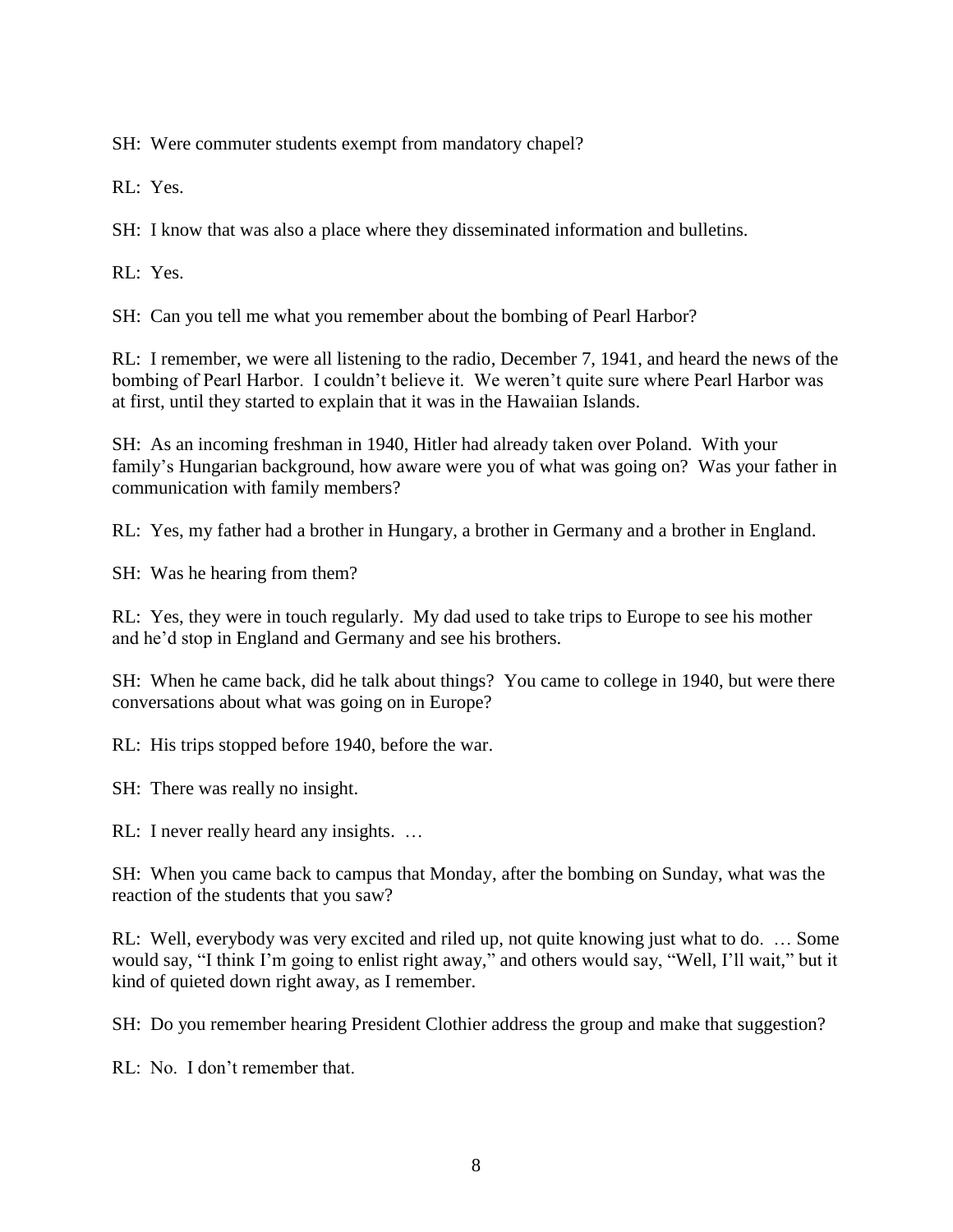SH: Which course of action did you plan on following?

RL: Do my pre-med.

SH: Just keep right on.

RL: Keep right on.

SH: The draft was in effect then, so, you had to register on your eighteenth birthday. Were you given assurances that you could continue in school?

RL: They had a special classification for pre-med students and, as long as you maintain[ed] your grade average and were accepted into a medical school, you were exempt at that time.

SH: When you were at Rutgers, who was the person or the professor who was most important in your career?

RL: Dr. Thurlow Nelson, who was a grand gentleman; he was a wonderful man. … Every noontime, he would take his little shell and paddle up and down the canal. He was a great man to talk to. He was a very fatherly figure to me and I was very impressed with him. Interesting enough, I was just an average student, but, when I applied to medical school, I went to New York University College of Medicine. There were only two students in our class that didn't have interviews at schools. We were admitted just on the basis of Dr. Nelson's recommendation.

SH: Congratulations. Was he the biology professor?

RL: He was a professor of biology.

SH: Do you remember any of the other pre-med students and where they went?

RL: It has been so long. It's over sixty years.

SH: Did you finish your four years at Rutgers or did you go on to New York University?

RL: No, I finished three years, because I was asked by Dr. Homer Smith, who was the leading kidney physiologist in the world at that time, to come and work in the laboratories at NYU.

SH: This was in your junior year at Rutgers.

RL: This was after my junior year. So, I had a choice of doing that or staying on, completing my fourth year. I decided to take the job, which was very helpful. I took care of the animals that they were experimenting on and it was a very interesting experience. At that time, if you completed your first year of medical school, you were then awarded your degree at Rutgers. I knew I was going to get a degree.

SH: Where were you physically at NYU? Which part of the city?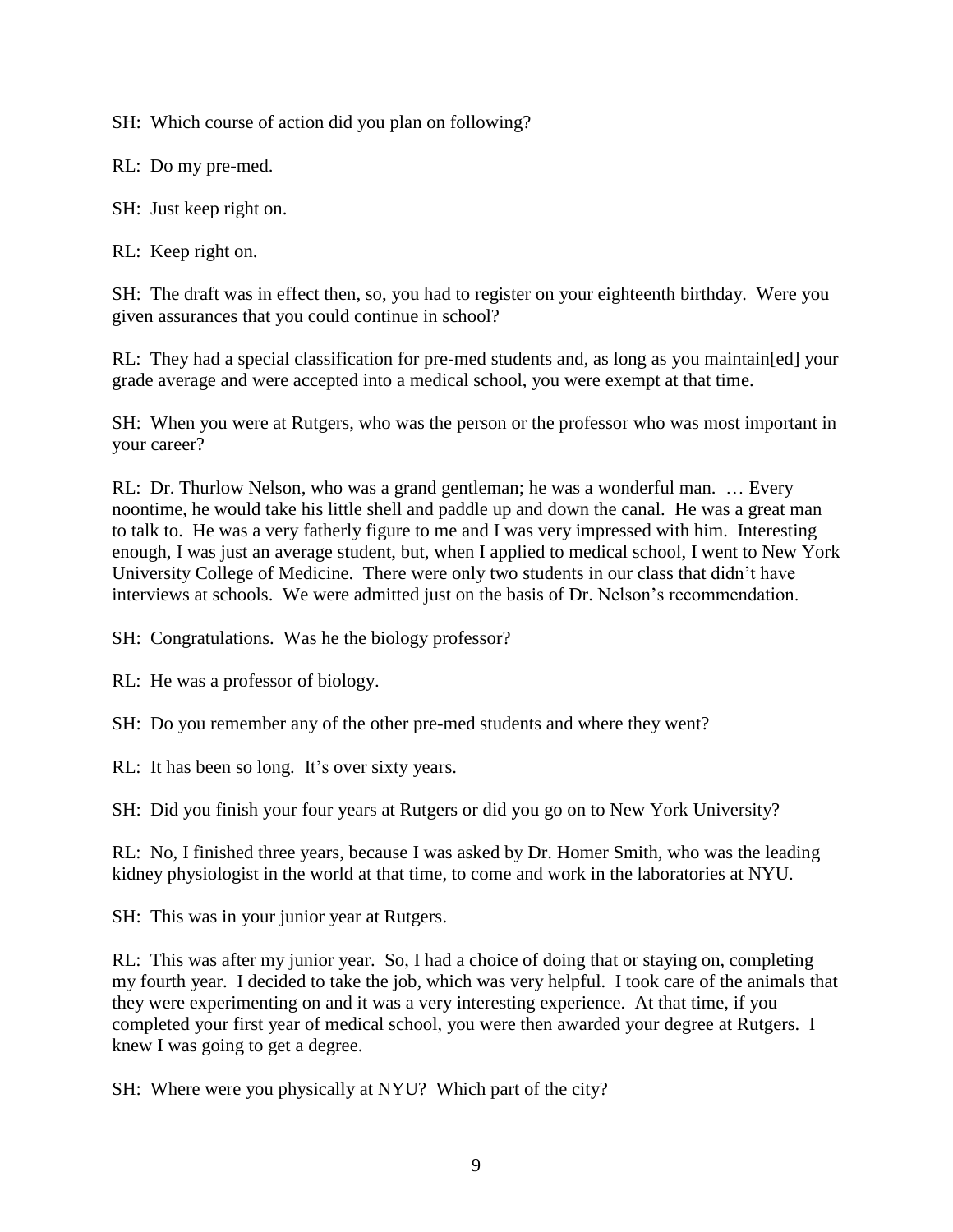RL: It was on 23rd Street and First Avenue, which is right across … from Bellevue Hospital.

SH: What was a typical day like for you? Do you relate now to the stories we hear of no sleep?

RL: Not … so much in the first two years. When you get in the clinical years, you'd be in classes during the day and be in the wards nights, and classes the next day.

SH: After studying under the gentleman who was the leading kidney specialist in the country, did you continue in that field of study?

RL: No, he was a physiologist. The first year, physiology was one of the four main courses that we had to take and he had done all the primary work in the urea clearances and such of the kidney and it was all pioneering work; it was very interesting. … After my first year, I had no contact with that department again.

SH: When did you pick the specialty that you went into?

RL: I think in my fourth year, when I was at the clinics and on the wards at Bellevue and … was exposed to obstetrics. It was the first time I became very interested in obstetrics.

SH: This would have been in 1947.

RL: It was 1946.

SH: As the war wound down, what were your thoughts about it? Had your brother been involved in the military?

RL: Yes, my brother, at eighteen, was a draftee into the Army. My sister was a nurse and I was a medical student. They made him a medic and he was in the 33rd Division, 136th Infantry, in the Pacific and had a very hard time. He never speaks about the war; he never talks about it.

SH: Did he go on to school?

RL: Yes. … First, he went on to Seton Hall for a year, and then, transferred to North Carolina State in textile engineering and he graduated as a textile engineer and worked for DuPont all his life. He started in the nylon mills in Maryland and, after a few years in the different mills, he got more into the marketing end and he became the marketing manager for Zeepell at the end.

SH: You said that your sister was a nurse. Was she involved in the military?

RL: She was an Army nurse and was a first lieutenant and stationed in Atlantic City. I forgot the name of the hotel; it was turned into a hospital for the boys returning from the European Theater. She was in the service for three years.

SH: Stateside.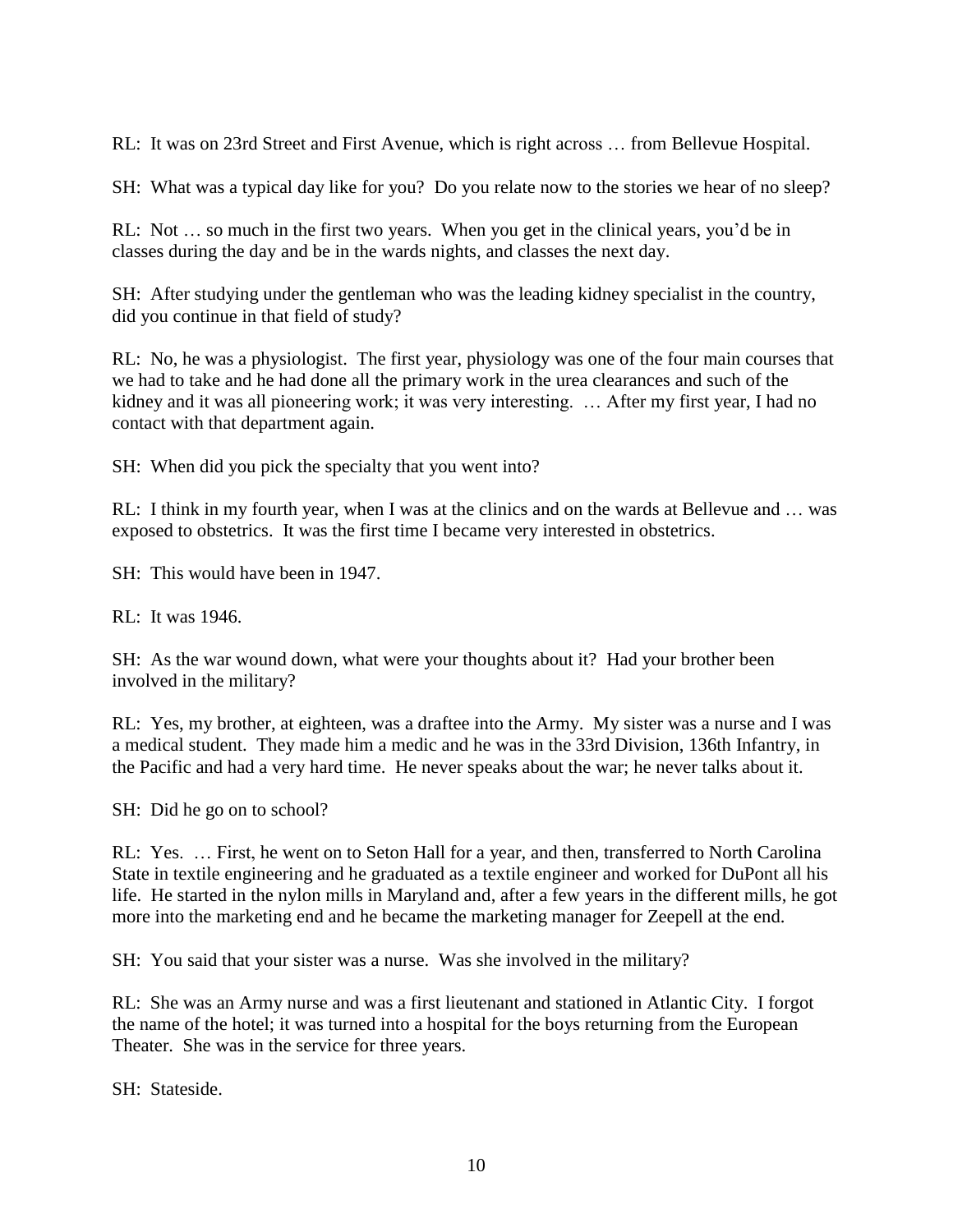RL: Stateside, yes.

SH: Do you think your brother's experiences as a medic in the Pacific led him away from following in the medical profession?

RL: He never had any interest in medicine and he was more interested in doing what my father did. … That, I think, is what shaped him into the textile engineering field. I'm sure what he saw in the [war], as a medic in the infantry, quickly changed his mind about being a physician.

SH: Were you ever involved with the treatment of returning veterans or anything like that?

RL: No. Of course, when we went to medical school, you had to become involved with either the Army or the Navy. I became a midshipman in the Navy and the Navy actually sent us to school for about three years. You had a choice of the ROTC in the Army or the midshipman program in the Navy.

SH: Did you have to go for any training or was it just a title?

RL: We went over to Columbia University for about half a dozen lectures in military courtesy. That was it. [For] the Army, there was a full colonel at the medical school in charge of the Army group, because it was much larger, and they stood formations morning and evening and march[ed] and that kind of thing.

SH: How was the death of Roosevelt taken within the medical school?

RL: Never discussed it, personally, that I can remember.

SH: Was there any confidence or lack of confidence in Truman's ability to lead the country?

RL: Not in my mind, no, not at all.

SH: Having a brother in the Pacific, how aware were you of what was going on with the war on either front?

RL: Well, very much aware in the Pacific, because we corresponded frequently, once or twice a week for the couple of years that he was out there. I had a lot of friends who were in the European Theater and I corresponded [with them]. … Most of them were in the Air Force, but most of our letters were not so much about the war. A lot of them will tell you what they have been doing, within reason in what they could say, but, mostly, it was more about the things we had done and hope to do in the future.

SH: Were these friends from Rutgers, high school or your community?

RL: Mostly just Plainfield people, no, not from college.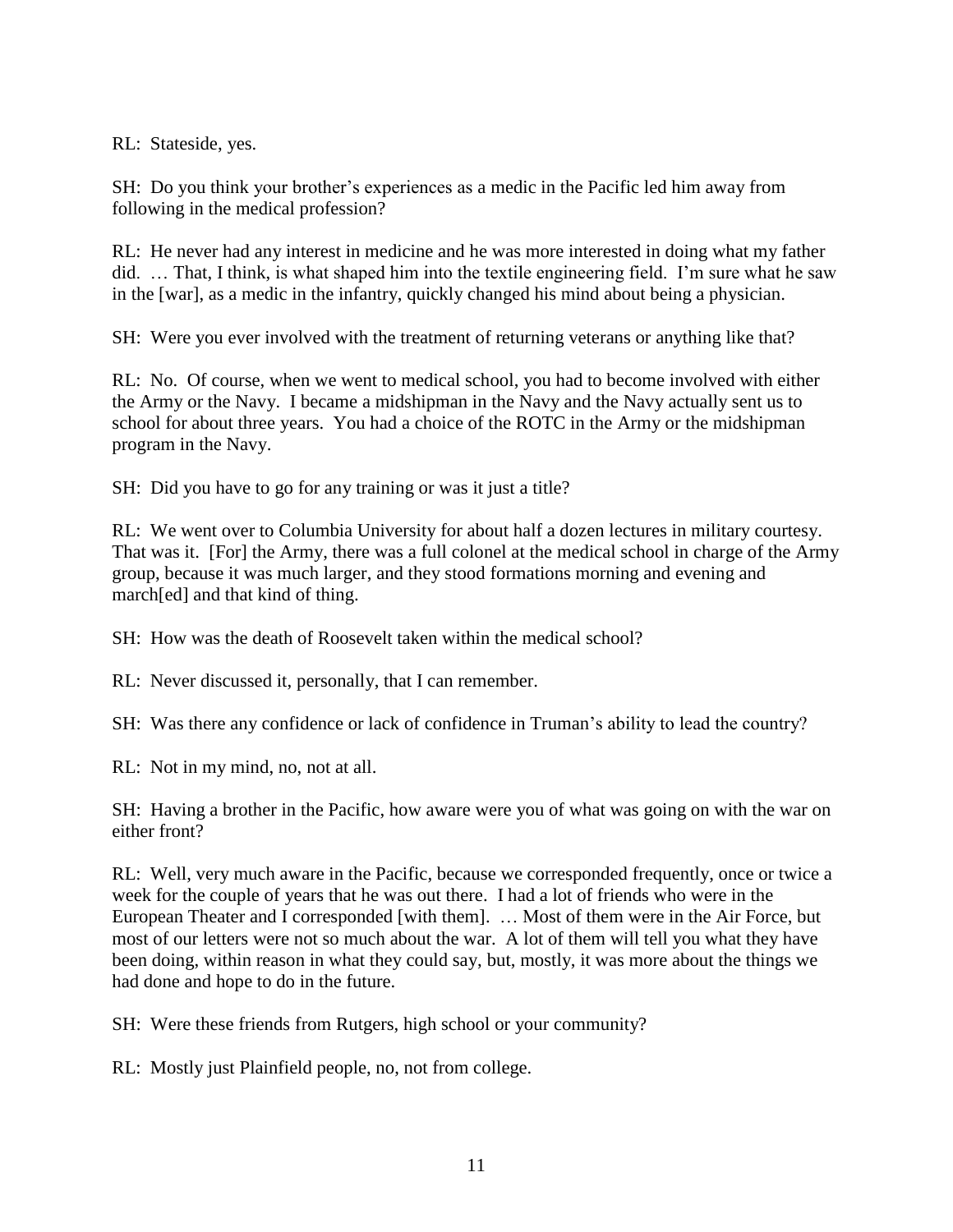SH: How did rationing affect you as a medical student?

RL: Gasoline rations?

SH: Yes.

RL: Well, the food rationing, my mother took care of all that. We never seemed to want for anything, so, obviously, it was adequate or she did a good job of securing things. The gasoline rationing was a little difficult, but, as a medical student or pre-med, you were able to get the necessary gasoline and you had coupon books. So, that wasn't really a problem. It was enough for doing what you had to do.

SH: Did you continue to commute by car into the city?

RL: No, I lived in New York City. At that time, New York University didn't have dormitories, so, you had to find your own residence. … I lived in 30th Street and First Avenue, which was only five or six blocks away from the college. We had a fifth floor walk-up and a roommate; a fellow I met in medical school and we lived together there for three years. In our fourth year, we got a job giving OB anesthesia nights at a private hospital for room and board, because the war ended. This would make it a little easier on our parents, for we got our free room and board.

SH: What about the blackouts and other things that were taking place around the country? Did that bother you?

RL: Didn't bother me. It was all part of what you had to live through. No, it was no problem.

SH: You just took it in stride. What about the music? What did you do for entertainment?

RL: Well, there are always girls. We did the usual things we always did. We'd go to the movies, dances and picnics, that type of thing, which we did before and did afterwards.

SH: When did you finish with medical school?

RL: I graduated in 1947.

SH: Can you tell me how your career progressed from there?

RL: Yes, I came back to Plainfield for [a] one-year, rotating internship at Muhlenberg Hospital, for two reasons. One, I wanted to practice in Plainfield. … To practice in New Jersey, you had to have a year of rotating internship. Number two, the hospital, in those days, was run by doctors and, if you did not intern there, you did not get a hospital appointment. So, there were two reasons.

SH: Did you stay there then?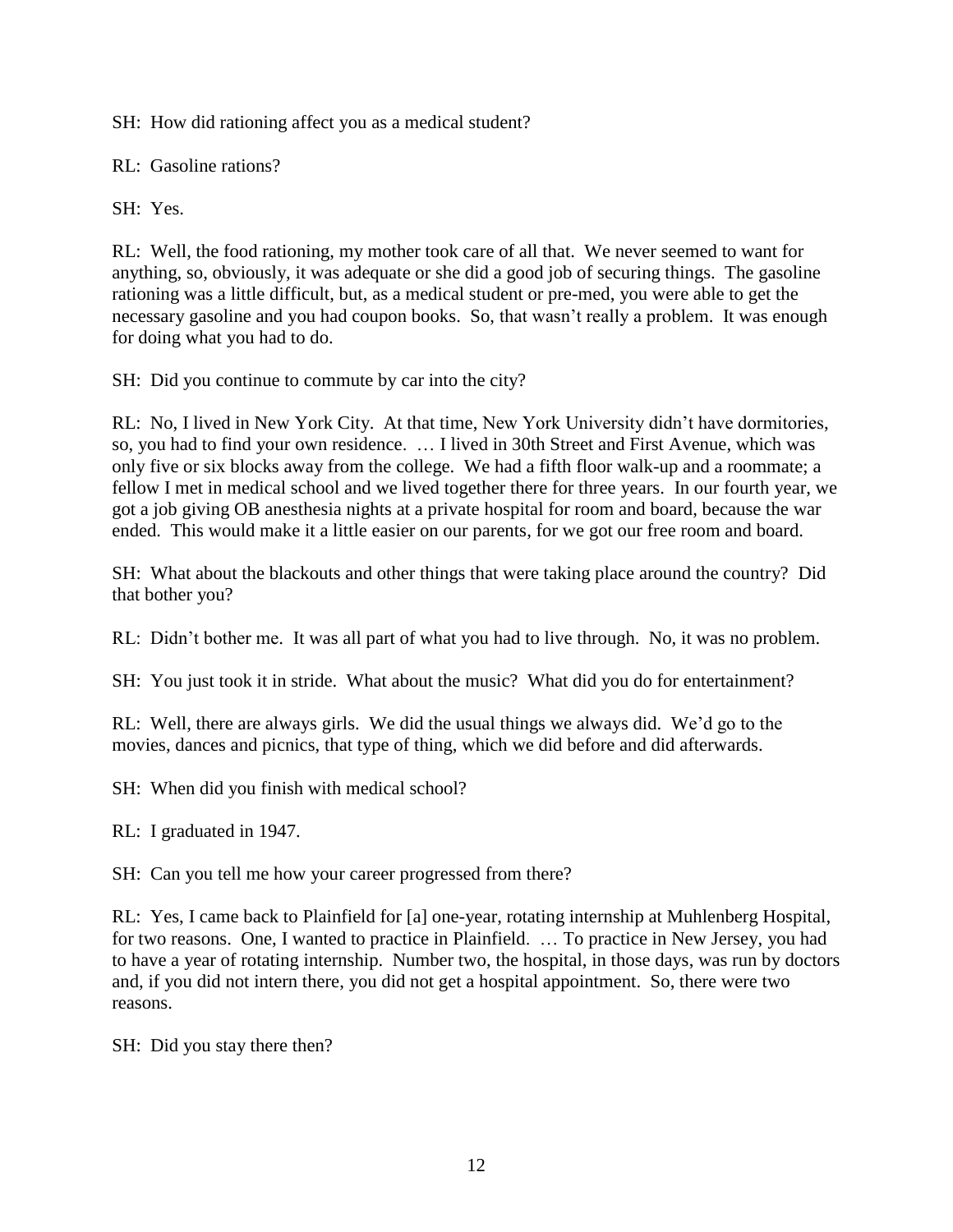RL: Then, I went to Long Island College Hospital and I stayed there for a year. … My father became ill. He had a major heart attack and things were difficult, financially. So, I had been asked by a doctor in Plainfield to join him in a group practice, with the idea of doing most of the OB work. So, I left and did that. That was in 1949. … Two of my real good friends joined us, so, we had four real good friends practicing in Plainfield. It was really, at that time, the general practice. The older gentleman, who I started with, did the surgery. I did most of the OB/GYN. One of the other fellows was a pediatrician and the other fellow did most of [the] family practice. … I was there for two years. You had to join the Reserve when you left the service and I was in the Air Force Reserve.

SH: How long was that commitment to the Reserves?

RL: Well, I don't remember any time. I think it was just an open commitment at that time. So, after two years, I was called. In fact, three out of the four in the office were called up. One was in the Navy when the Korean War first started, the Army was very short of doctors and he was a Navy doctor assigned to the 25th Division in Korea. He had a horrible time. He went all the way to the Yalu River, and then, they were pushed all the way back. The other doctor went to Sampson Air Force Base and I was sent to Germany.

SH: Can you talk a little bit about that? What were your feelings at the time?

RL: Well, I've been married and I had a son who was a year old. I was happy that I was going to Germany. I remember, I was inducted in July of '51 in Mitchell Air Force Base, New York, reported to Camp Kilmer in August and was sent from Camp Kilmer, by troopship, to Bremerhaven, Germany. From there, I was transferred to the 495th Medical Group in Wiesbaden, Germany, which was the general hospital for England, Europe and Africa. It was really a plum assignment. … Even though my status was OB/GYN, the OB/GYN service was full, so, they assigned me to the general surgical service. I was there six months and I spent my six months doing appendices, hernias, gall bladders and that type of thing. It was very interesting. It was a great town to live in, beautiful country. Even though it was six years after the end of the war, a lot of the damage was still present.

SH: Were you able to have your family there with you?

RL: No, my family was approved to meet me in the first weekend in January of '52. … On Christmas Eve, I was transferred from Wiesbaden, Germany, to Casablanca, French Morocco.

SH: This would have been in 1951.

RL: We arrived about eleven o'clock in Casablanca. I was dressed up, as you would, with dress blues and regular black shoes, and the fellow that picked me up had muddy flight boots on and dirty khakis and a muddy shirt and the jeep was a mess of mud. I was being stationed at the 30th Medical Group, which was the hospital for the air depot wing, which was forty miles north-east of Casablanca, in a place called Nouasseur Air Force Base. It was a base that was run by the French in French Morocco. In those days, … it was guarded by the French and Americans had the privilege of operating in their base. When I arrived, the base was just under construction. In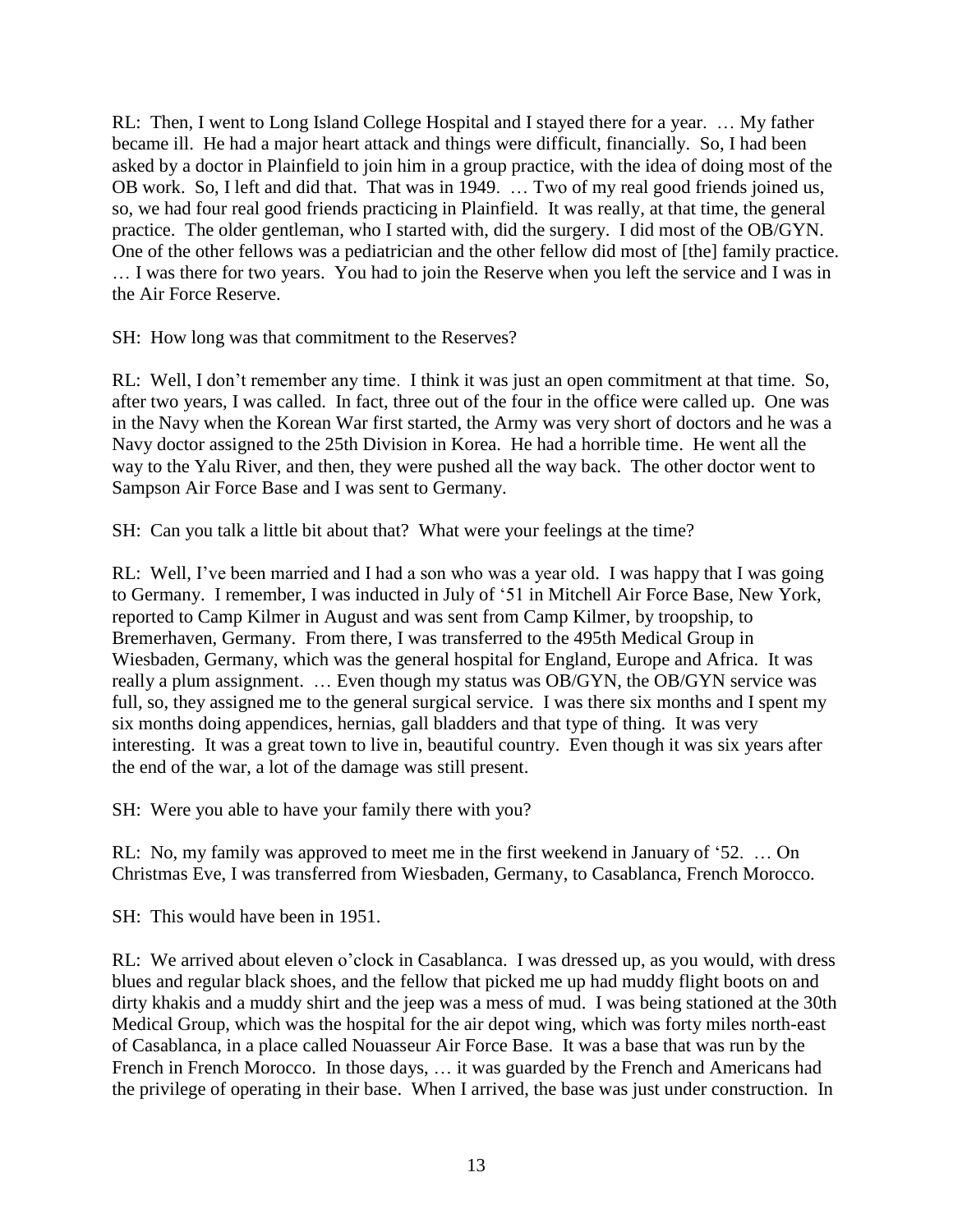fact, the thirteen thousand-foot airfield, landing field, was under construction at that time. We lived in what we called Dallas huts, which were plywood and screened units that they could be attached together. The screens are closed, because it could be very hot during the day in Morocco. You're in the desert [and] it could be 110 out there. There's always a breeze. ... As long as you wore a hat or helmet, you're fine. At night, it could, in the wintertime, be very cold. It was quite a swing of temperature.

SH: You were still a Navy doctor.

RL: No, I had transferred from the Navy Reserve to the Air Force Reserve. The main reason is, I tend to get seasick quite easily. I didn't think I'd do too well.

SH: When did you ascertain that? When did you decide to go from Navy to Air Force?

RL: Well, that was after medical school. I put in a request and requested a change in the Reserve assignments. The reason I was transferred to French Morocco was that they were going to bring in dependents. They were building five bomber bases and an air depot wing. This was part of SAC, which was Strategic Air Command. I'm convinced this country thought that we were going to war with Russia, because they had air bases in Thule, Greenland, and through Europe, all through the Mediterranean and the Far East and just surrounding Russia with all these bases. In a way, it was kind of frightening to think that, here, we're just [finished with] a war and they're getting ready for the next one. They were going to bring dependents in for the Air Force personnel and they needed an obstetrician/gynecologist, so, that's why I was transferred. I lived on the base and, in about two months time, I was able to get the paperwork changed and fly my wife and my son over. I found a beautiful villa in Casablanca. We lived in town and we had an Arab girl who took care of our son during the day. We didn't even have a telephone service in Casablanca at that time. There was a local telephone service, but nothing out to the base. So, anytime they needed me, they would have to send a staff car with a driver forty miles to pick me up and drive me back. … [In] the time I was there, they never did get the telephone system set in.

SH: How many dependents were there when you got there? Were there any at that point?

RL: Oh, yes. There were probably at least a hundred, maybe two hundred dependents in all, but all of them had to get their own quarters, because the dependent facilities on the base had not been built at this time, they all lived in surrounding towns. [The] majority lived in Casablanca. I had a car and I drove back and forth. I enjoyed my duty there. They were just starting to build the hospital, so, I was involved in planning the hospital and stocking the OB/GYN ward. I planned the architectural plans; … we had two labor rooms, two recovery rooms, plus, a twelvebed ward, two delivery rooms, plus, the utility room. I designed the layout, and then, I ordered the equipment for the entire floor and it was a very interesting experience. I remember, we delivered our first baby, which had to be delivered by Caesarian section, approximately two months after I arrived. So, that was probably in March of '52. We had a pediatrician come in at that time, so, he would take care of the babies. Every morning on the base, you had a sick call for the military and we'd take care of that, and then, in the afternoons, we'd do rounds and do our surgeries. If the patient was in labor, of course, I'd be there until the patient delivered. We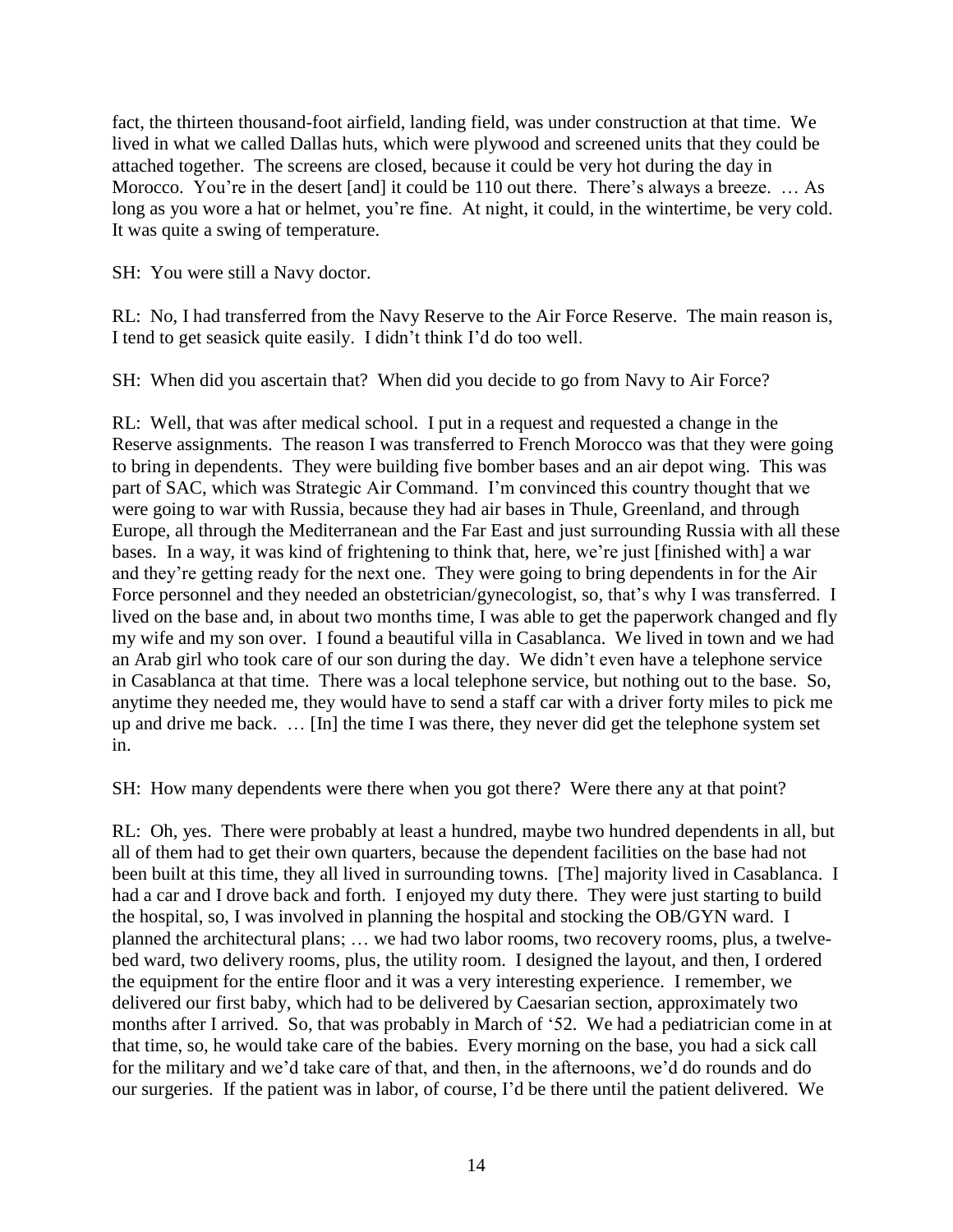had Army nurses who were very [good], Army nurse anesthesiologists who can give saddle block anesthesia. Actually, it was quite sophisticated and we did very well. If we had a problem, we could always ship the patient by air to the 495th in Wiesbaden. We only had to do it a couple of times in the almost two years I was there. That's the extent of my [service]. …

SH: Were there any natives that you needed to take care of?

RL: Well, the extent of the native people would be the workers that worked for the Air Force. For example, in our clinics, they usually had French and Arab women that did the paperwork and such, girls who clean[ed] the floors and that type of thing, if they became ill, they would go on sick call. We would take care of them and, when the airmen became involved with a French girl and decided they would like to marry one of them, they would have to bring her in and she'd have to have a complete physical and gynecological exam, which I did, and that was about the extent of my exposure to the local populace. We had nothing to do with the French Army. They had their own medical facilities, yes.

SH: Was there any time that you ever went to any events where you interacted with the French?

RL: No, none at all. There was not a very good feeling between the French and the Americans. It obviously exists to this day. I can remember driving to the base and you suddenly find a long line of cars and the French, … I don't know for what reasons, would close the base down and we'd sit there in the sun for maybe an hour, two hours, until they decide to open it up. Maybe there's a legitimate reason for doing this, I don't know.

SH: What about living in the village? Did this give you a chance to interact with any of the people in the community or was it almost like an expatriate thing?

RL: We were strictly expatriate [s]. As I said, the French were not friendly.

SH: Was there a lot of socializing going on, being so small a group?

RL: Yes. There was socializing and we socialized, the ones who lived in Casablanca. You had cocktail parties and cookouts. …

---------------------------------------END OF TAPE ONE, SIDE ONE-------------------------------------

SH: Please, continue.

RL: I was particularly unhappy with the French. This is a personal thing, but we had rented a villa in 1951, we paid seven hundred dollars a month. As a captain in the Air Force, my pay was one hundred dollars a week, plus, one hundred dollars a month medical pay. My pay was five hundred dollars, [from] which they took out insurance premiums and such and, for this place, I had to pay seven hundred dollars. You couldn't be too choosy, because there weren't that many places available and she was not, it happened to be a woman that owned it, this French woman was not very pleasant. I didn't speak any French. My wife, Lois, spoke fairly good French and they could correspond, but, if something went wrong, she always kind of blamed it on us and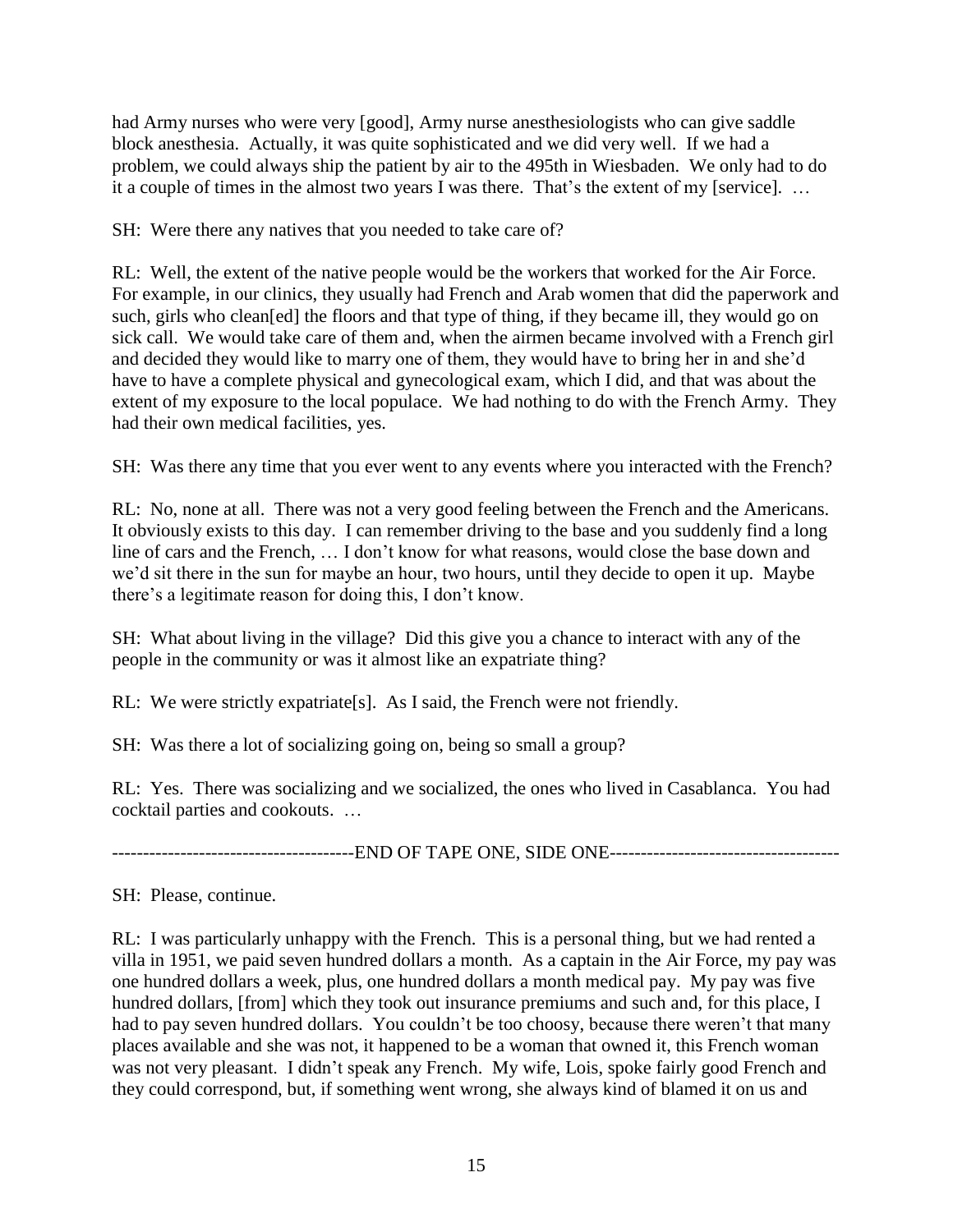was always slow to have it repaired, which always annoyed me. Fortunately, I had been in private practice from '49 to '51, two years, and accumulated some money, and was able to make out all right.

SH: I wondered if the military helped to subsidize your housing.

RL: You get an allowance. We could buy gasoline at the base for ten cents a gallon, a bottle of liquor was a dollar, a case of beer was a dollar and food in the PX was very inexpensive. Food in the French market was very expensive.

SH: Was there any travel back and forth to the States? Did anybody come to visit you or did you, your wife and son go back home at all?

RL: Yes, my sister flew to England to see her uncle, and then, flew to Casablanca and spent a month visiting with us. … Then, Lois and myself took a month's leave and traveled through Europe. Well, occasionally, there's a fellow who I knew from Plainfield who was a pediatrician and was on an Air Force tour and landed in French Morocco at the airfield. There was a call from the flight line saying there was a Captain So-and-So there to see me. So, I went and saw him. We spent a couple of hours talking. That was the extent of it.

SH: Was there any schooling for your son?

RL: No, he was one-and-a-half, no schooling. They did have a school on the base for the children.

SH: Are there any other stories that you remember, any incidents related to your practice or your interaction with other Reservists and those who came through the academies?

RL: No, the officers that we had were mostly returning vets who were either recalled because they were in a Reserve unit or found the life as an officer in the military was better than what they could find in civilian life and came back to the service. They were all very nice people and they were dedicated to their work. Basically, it was a good group of people and we found them entertaining.

SH: When you were recalled, did you know for how long or was it for the duration of the war?

RL: We weren't told, just recalled.

SH: When did you find out that you were going to be ending your stint in Morocco? Did that also coincide with ending your career in the military?

RL: Yes. We received notice that I was [to be] sent home and discharged in March of '53, approximately six weeks before I received the notice from the Air Force command that my tour of duty would expire, and I think it was the 15th of March, but I was to remain in the Reserve. I was in the Reserve for another three or four years.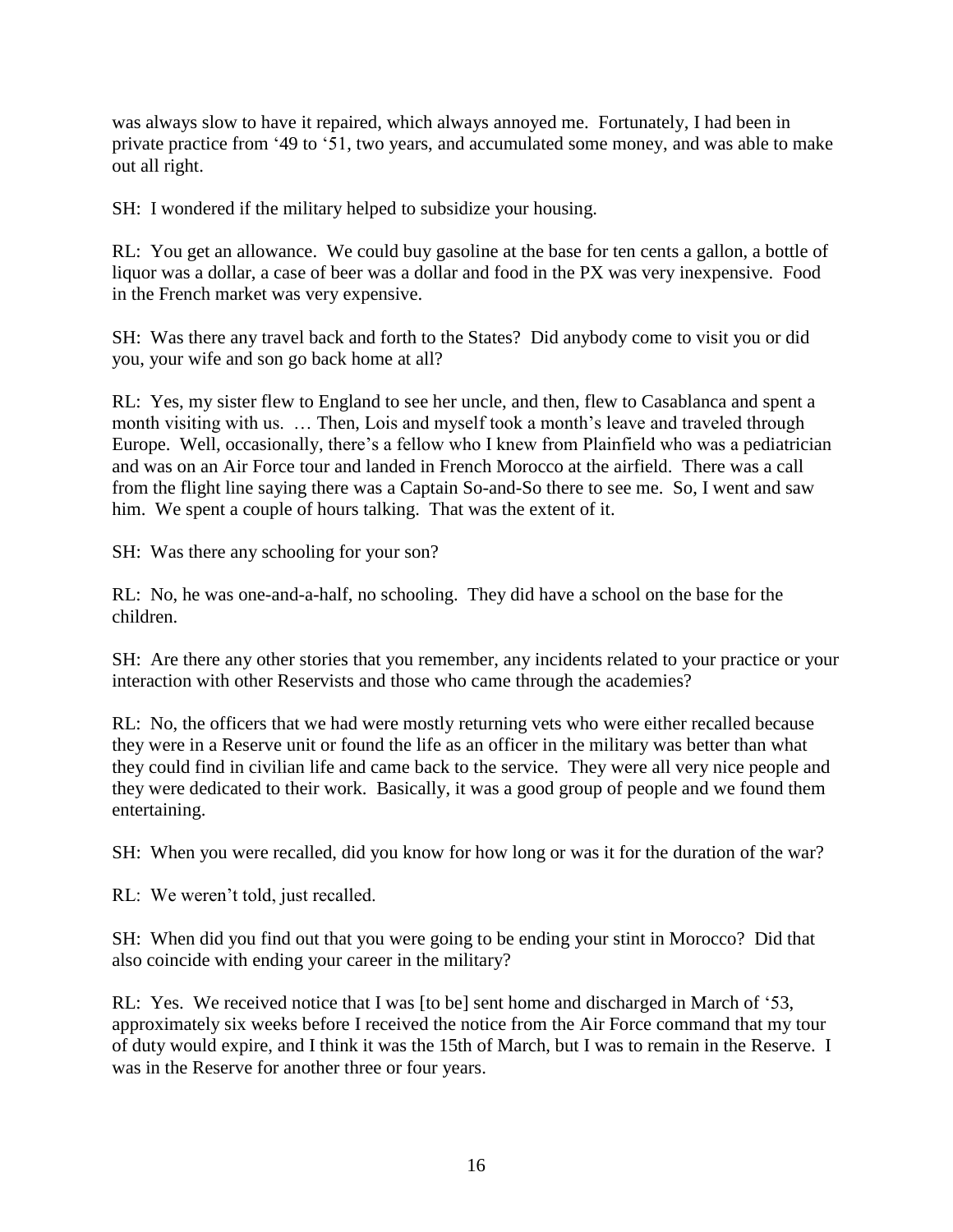SH: Really?

RL: It was in [the] inactive Reserve. I didn't have any obligation and, one day, in the mail, I received a certificate saying I've been discharged from the Reserve.

SH: How did you get your dependents back to the States? Did they come with you or separate?

RL: We all came back on the *Maurice Rose*, which was a troopship. Lois was pregnant with our daughter at that time. … It was kind of a rough trip and [we hit] a tremendous storm in the North Atlantic. … We left from Casablanca. Even though the days were sunny, the ocean was plenty rough. I didn't like it very much.

SH: Who was more seasick, you or your pregnant wife? [laughter]

RL: I think everybody [was], except she had a better reason than I did. [laughter]

SH: What did you find to entertain a young lad such as your son for that crossing? It had to still be almost a week, right?

RL: It was ten days. Well, the most important thing for Ricky was to go to the dining room three times a day. He was two-and-a-half years old. So, I did have to get dressed, put on a uniform, take him to the dining room, but they had programs on the boat for children and that type of thing.

SH: Was it a straight crossing from Casablanca or did you pull in to other ports?

RL: No, the trip had gone from New York, England, Germany, Italy, French Morocco, and then, back to New York. So, we were on the last leg.

SH: I am going to take a wild guess and assume that you did not entertain any thoughts of staying in the military.

RL: No, they tried to entice you to do that. They said they would make you a major and that type of thing. No, I wasn't interested in the military, not as a career.

SH: Were you able to come right back to your practice?

RL: Yes. By that time, two of the fellows who left were back, so, I just stepped into that practice again.

SH: I wanted to back up a little bit and ask where you met Mrs. Lang.

RL: Oh, Lois and I were both born in Plainfield; we lived about three blocks apart. My best friend lived across the street from me. I would frequently see Lois as a young child. I've known her all my life practically and just would say, "Hello," and that was it. One day, I was driving through town and I looked; there's this good-looking gal walking up the street. That was Lois.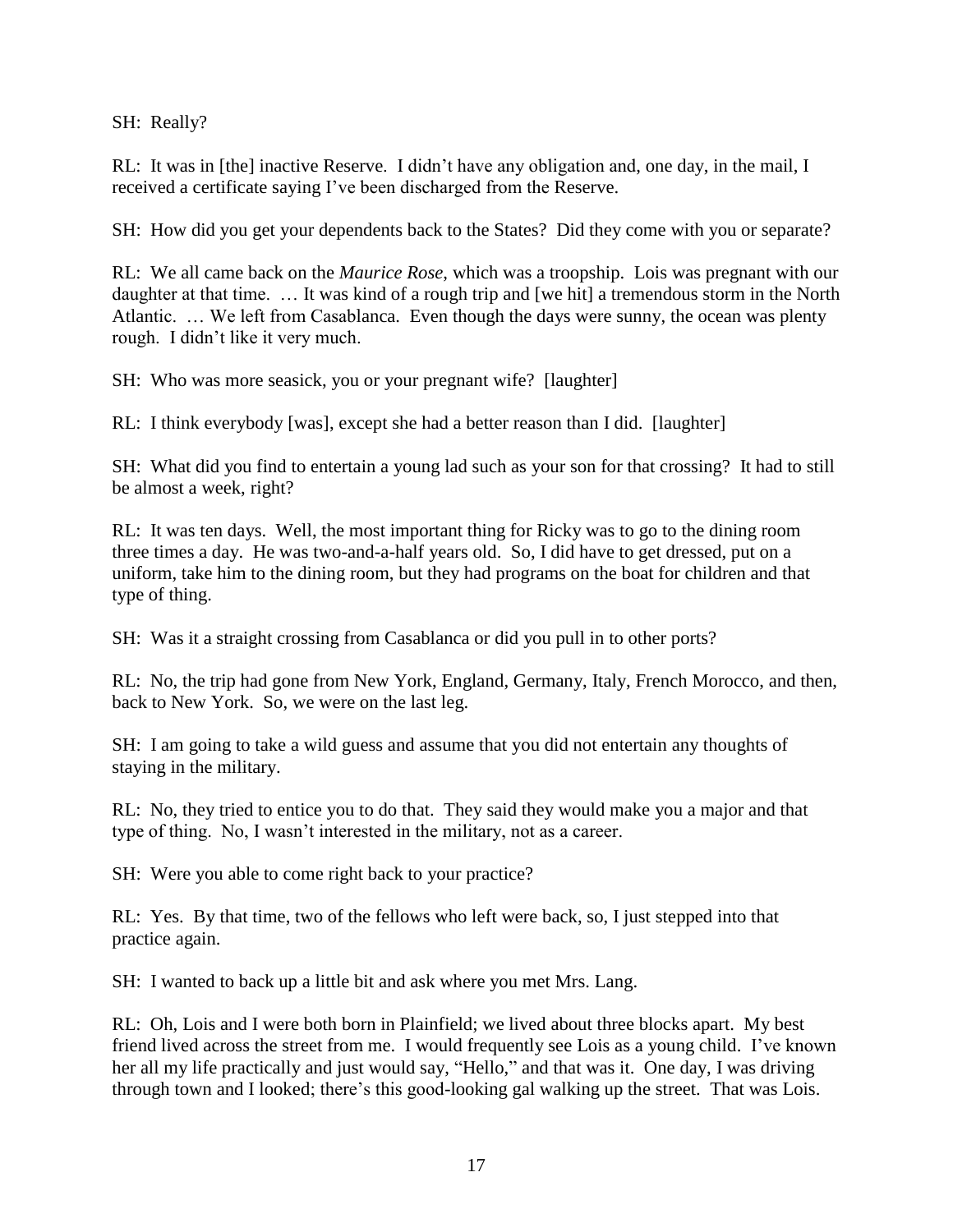So, I called my buddy and said, "Hey, how about getting me a date with Lois?" which he did do. That was the beginning. It was so good; we have fifty-four years together.

SH: Congratulations. That is wonderful. Did you continue in the same practice?

RL: I stayed there from '53 until '59. A good friend of mine in Cranford, which is only ten miles from Plainfield, was doing OB/GYN and he had gotten so busy that he wanted some help and he talked to me about coming in to practicing with him, which I did do, I stayed with him until he passed away in 1973, and I continued working there until I retired myself. I never took another partner. I was sole OB until 1990, until I retired.

SH: What do you see as the best change for your branch of medicine? There had to have been wonderful progress made in many areas. What do you see as the most important?

RL: Progress in my field?

SH: Yes.

RL: Well, of course, the first early thing that was the most important thing was the RH factor and being able to determine the factor, and then, learning how to develop antibodies for it and how to do replacement transfusions on babies. That was the biggest change for many years. Of course, antibiotics were progressing and we were not losing babies and mothers as frequently to infection. I think that's one of the things I'm most proud of; in all the years, in delivering approximately six thousand babies, I never had a mother die and I have been very proud of that. One thing I've always done, anytime a patient went into labor, I always went in the hospital and stayed with her. A lot of doctors, … especially after we had developed residency programs from Rutgers, a lot of doctors go back to the office and let the residents check the patients or just let the nurses check them and, when they think they're ready to deliver, they'll call. I never did that. Probably, that's why I had a good practice. I always sat with the patient, if she was there for two hours or twenty-two hours, and I would cancel office hours. Medicine is all changed; it's altogether different today. I always call the patient back anytime a patient called in. Of course, the technical gains have been tremendous, but the handling of patients and the legal problems in the practice of medicine is so horrendous. I would not advise anybody to go into medicine. I have a grandson who graduated from the Naval Academy last year and he's in flight training. He spent a year in Pensacola and he's now in Texas, just ready to start as a jet [pilot]. He wants to be a jet fighter pilot and he's just starting his jet pilot training … and he talks about [how], after his commitment, he'd like to go to medical school.

## [TAPE PAUSED]

… I forgot to mention that, when I first arrived in Casablanca, they had no dependent facilities at the hospital, so, I worked in the French hospital for six months and did my deliveries and surgeries. There's a minimum amount of surgeries to be done, but the French obstetricians only come in for the complicated cases and the normal deliveries were all by the [midwives].

SH: Were they French or Arabs?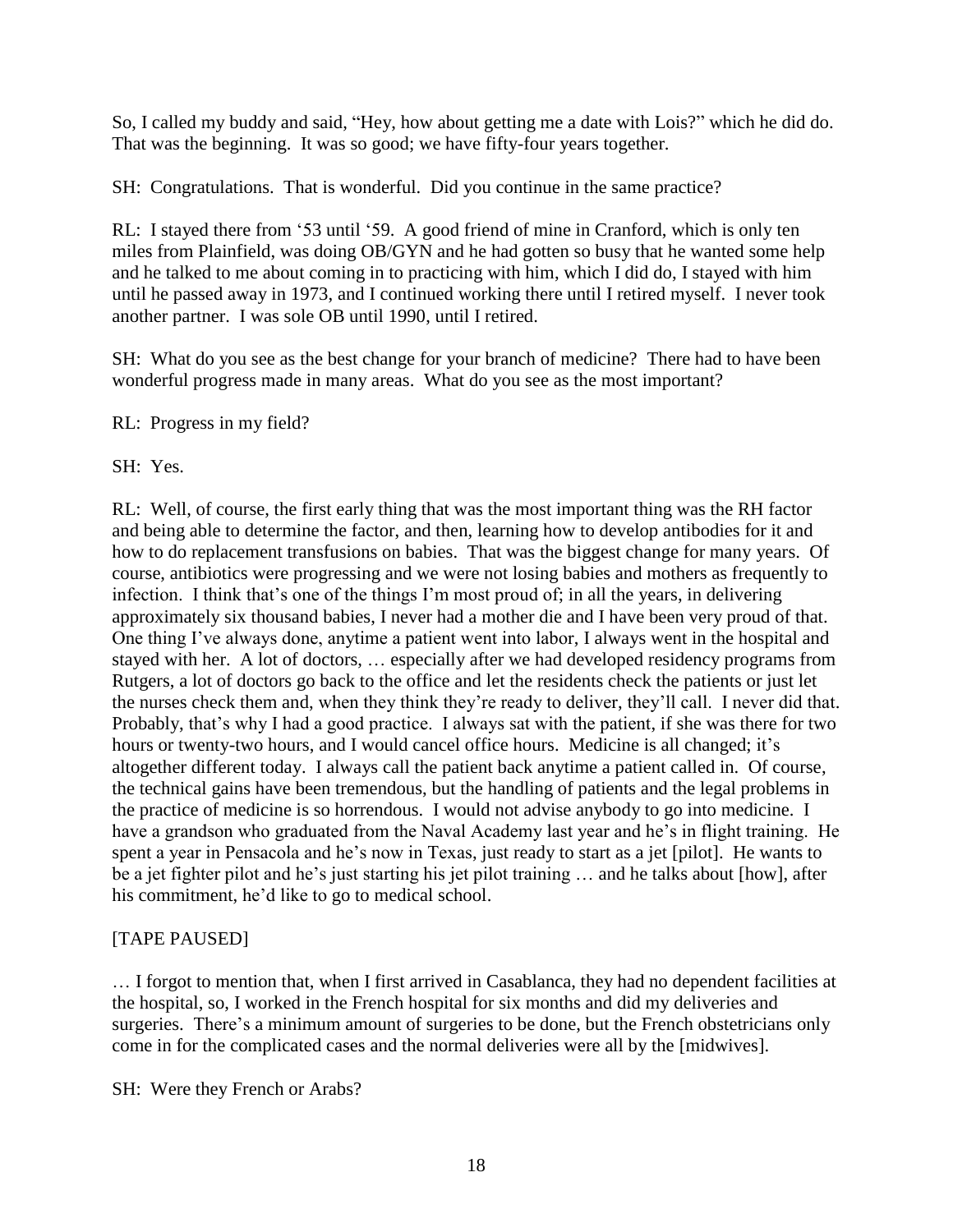RL: No, these were French. No, they were just part of the community. This is a private French hospital.

SH: Were you working only with the military dependents?

RL: I was only working with military, Air Force dependents.

SH: Were you ever asked to consult on any other cases?

RL: No. Well, I was never asked. One thing, I didn't speak French and I guess they never needed it and they probably could have gotten the obstetrician that spoke some English. No, it never occurred, but it was kind of interesting, working in a French hospital, [to] see how they do things.

SH: Thank you for sharing that. That was a great story. Are there any other stories that you would like to share?

RL: Nothing that I think of now. Of course, in my age, at three o'clock in the morning, I'll think of something.

SH: Are you involved with Rutgers at all?

RL: No.

SH: Have you come back for any of the reunions?

RL: No. I contributed a block of stock to them this year to repay for my education.

SH: They have a great scholarship program.

RL: When you don't live on the campus, you don't make great friends, and so, I never really had much of that close a relationship with Rutgers because of that.

SH: Before we close, would you like to talk at all about your family? You did mention your grandson, who finished at the Naval Academy.

RL: I could say something about my granddaughter. My granddaughter is a junior at William and Mary; she graduated from Westfield High School. She's a great lacrosse player, started every game down there as a freshman. She hopes to go into teaching and she is taking teaching courses and [would] love to teach and coach lacrosse. As I said, my grandson is in the Air Force. My son, Rick, worked on Wall Street for many years. He now works at home and my daughter lived in Virginia for many years, married and divorced without children, and worked in the insurance industry and now lives in Ithaca and has her own service business in Ithaca, New York. That's about all there is of the family.